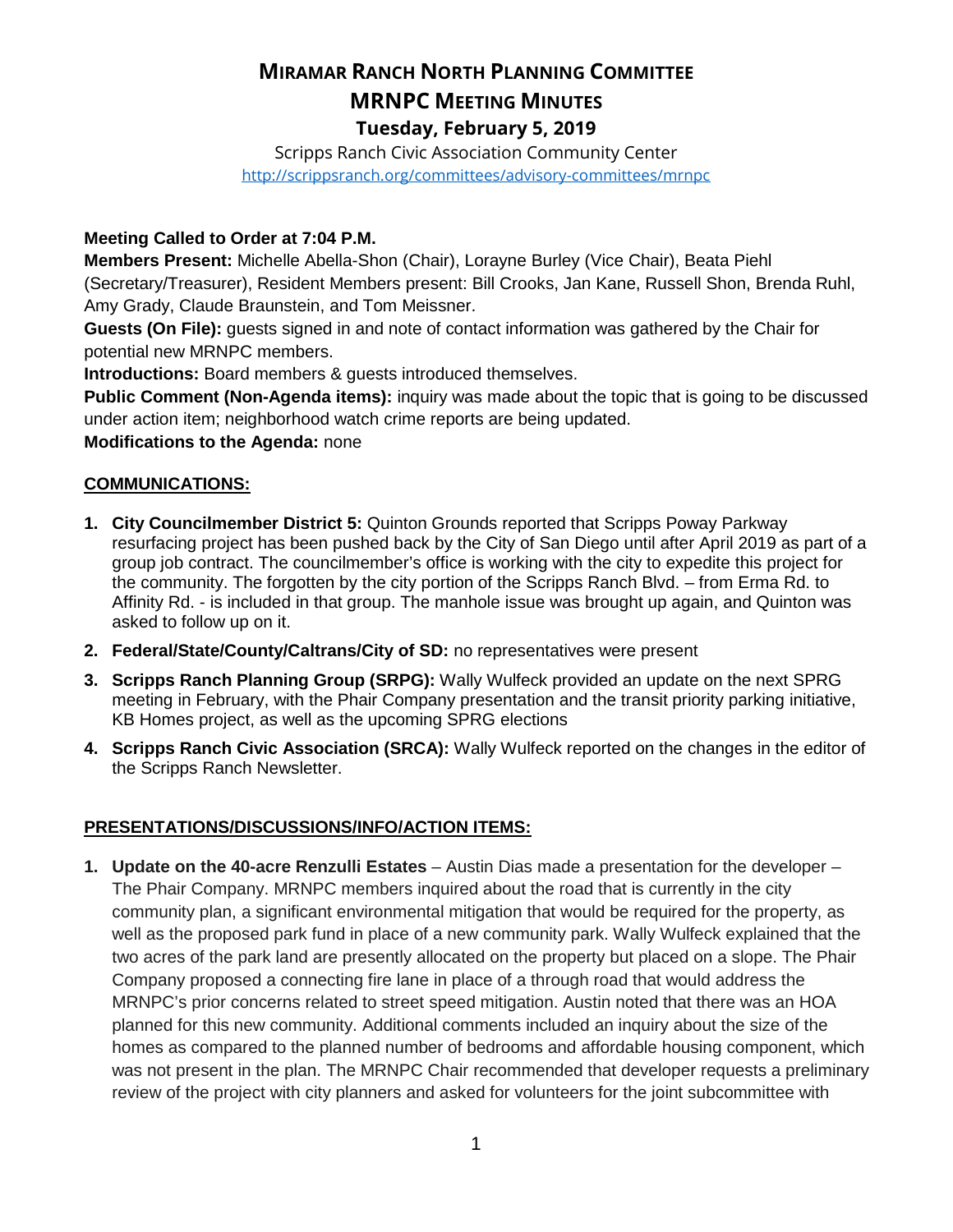SPRG. The following MRNPC members volunteered and were appointed to the joint committee: Jan Kane, Bill Crook, and Brenda Ruhl.

- **2. Update on the Sudberry's Watermark Project** Colton Sudberry gave an update on the development project, including presentation of the site plan. It was noted that the second building on the property will be occupied in approximately 90 days. The site plan featured a hotel, office spaces, retail shops, food pavilions, restaurants, a water feature, a four-story parking structure, as well as green areas. The developer expects to start the final phase of construction around May 1<sup>st</sup>, with a 20- month completion time frame. A previously raised community benefit of bike path extension was discussed, as CALTRANS did not approve the new bike path connection to the existing path along the freeway. It was recommended that Michelle contacts the CALTRANS regional director regarding this issue.
- **3. SDUSD Mixed-Use Development Report (EIR)** Lorayne Burley commented that there was no information provided to community since last meeting.
- **4. MAD Update (Maintenance Assessment District)** Bill Crooks reported on Mike Rasmussen's written report and the ad hoc committee's meeting. Activities highlighted in the report included planting myoporum and milk weed, moving shrubs around, as well as the issue of a shoe donation drum that was dumped on the community center parking lot. Noted, there were two additional issues dealt with by MAD: a complaint from a resident about three MAD-area trees encroaching on private property and holiday decorations that were put up by residents in the Cypress Canyon park and which had to be taken down by MAD workers.

## **CONSENT AGENDA:**

November 6, 2018 Meeting Minutes were approved by the Chair.

#### **COMMITTEE REPORTS:**

- **1. Chair's Report:** Michelle has forwarded emails to the MRNPC members in lieu of Chair Report, and the monthly chair report is on file.
- **2. Community Planners Committee (CPC):** Wally Wulfeck reported on the transit priority parking areas proposal that relates to the areas within ½ mile of a confluence of major bus routes. This proposal would allow the City of San Diego to approve development projects without public and/or street parking to increase housing density. In our area of the city, this proposal would apply to the Miramar and Sabre Springs transit stations. The CPC voted to recommend neither for or against the proposal. Instead, CPC requested that the City of San Diego approves a fiveyear pilot program to see if this proposal would reduce the number of automobile use. Due to time constraints before the next City Council meeting, the MRNPC has opted not to take an official position on the issue.
- **3. Public Transportation in Scripps Ranch:** Michelle forwarded the MRNPC members the response letter from Rodrigo Carrasco, Senior Transportation Planner for MTS. MRNPC will discuss its own response letter at the March 2019 meeting under a new agenda item.
- **4. Public Facilities Financing Plan (PFFP):** Michelle was not able to follow up on the gazebo and lighting since the November meeting.
- **5. YMCA, Open Space, Parks & Recreation**: no comments.
- **6. Round Table:** It was noted that Mike Heyer was interested in joining MRNPC after being present at the regularly scheduled meetings twice.